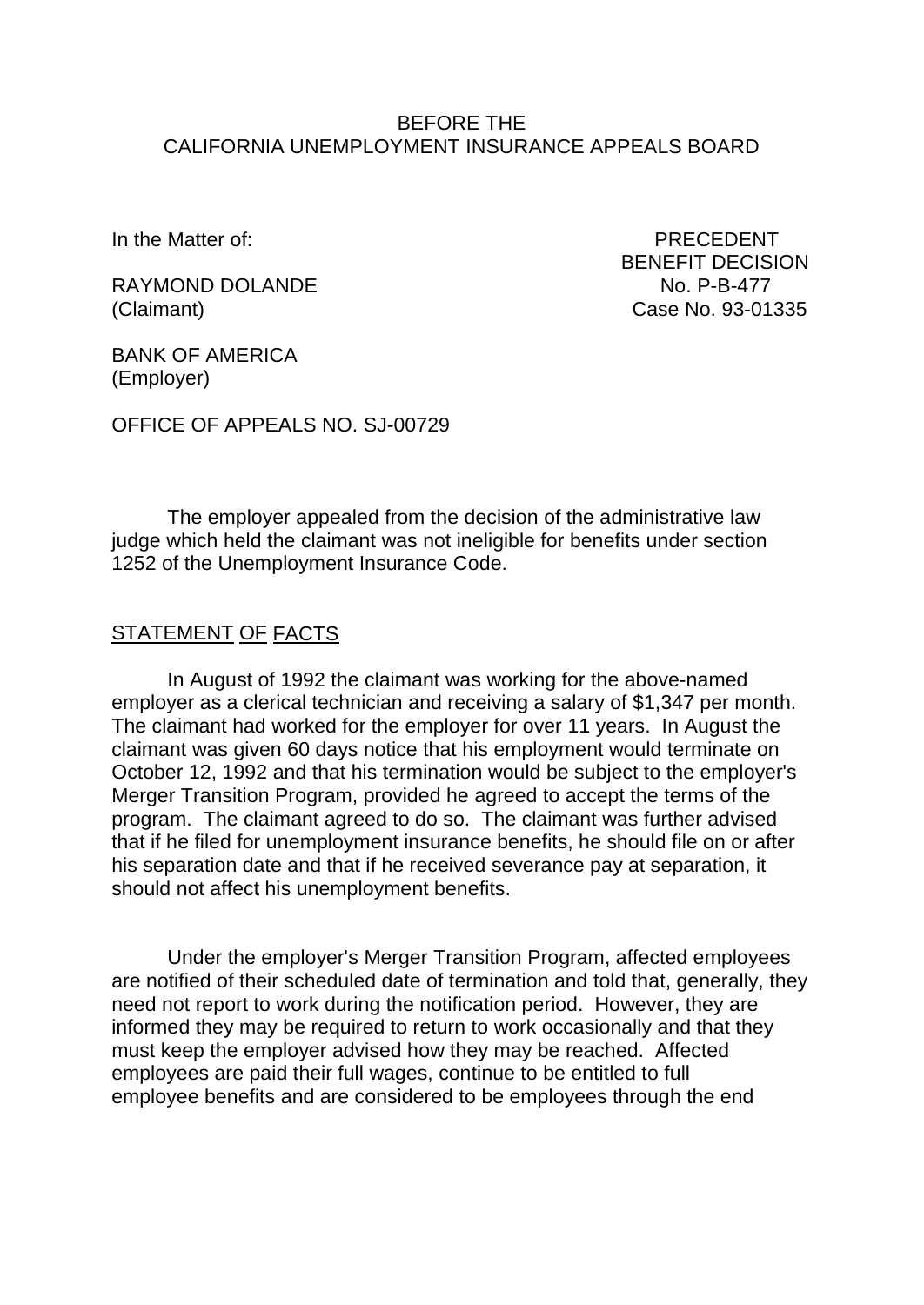of the notification period, unless the employee resigns, retires, is discharged, or obtains another position with the employer. During the notification period the employee remains subject to all the normal terms and conditions of employment with the employer and is subject to discharge for cause, including accepting other employment without approval of the employer. In the event the employer is unable to place an individual elsewhere within the company, the termination of the employment relationship occurs at the end of the notification period, provided an individual has not resigned, retired, or been discharged during the notification period. Upon termination, affected employees are also paid severance pay based upon their length of service, less the amount of wages paid during the notification period.

The Merger Transition Program brochure states that it is in compliance with the Worker Adjustment and Retraining Act.

The claimant in this case last performed actual services for the employer on August 10, 1992. He filed a claim for unemployment insurance benefits which was effective August 16, 1992. When the employer advised the Employment Development Department (EDD) of the claimant's situation and the details of its Merger Transition Program, EDD issued a determination on September 2, 1992 holding the claimant ineligible for benefits under section 1252 of the Unemployment Insurance Code for the period beginning August 16, 1992 and ending October 12, 1992, based on a finding that the claimant was receiving in-lieu-of-notice pay of \$311.20 per week for the period.

The claimant appealed the determination to an administrative law judge. As of the hearing before the administrative law judge on September 29, 1992, the claimant was continuing to receive his full wages and benefits from the employer and his employment had not been terminated.

If termination of the claimant occurred on October 12, 1992, as scheduled, he was entitled at that time to receive severance pay of \$10,263 minus the wages of \$2,694 he would have been paid for two months during the 60 day notification period. The employer contends the claimant should be ineligible for benefits while receiving his full wages through October 12, 1992. It does not contend that severance pay paid to the claimant upon termination of his employment should render him ineligible for unemployment insurance benefits after October 12.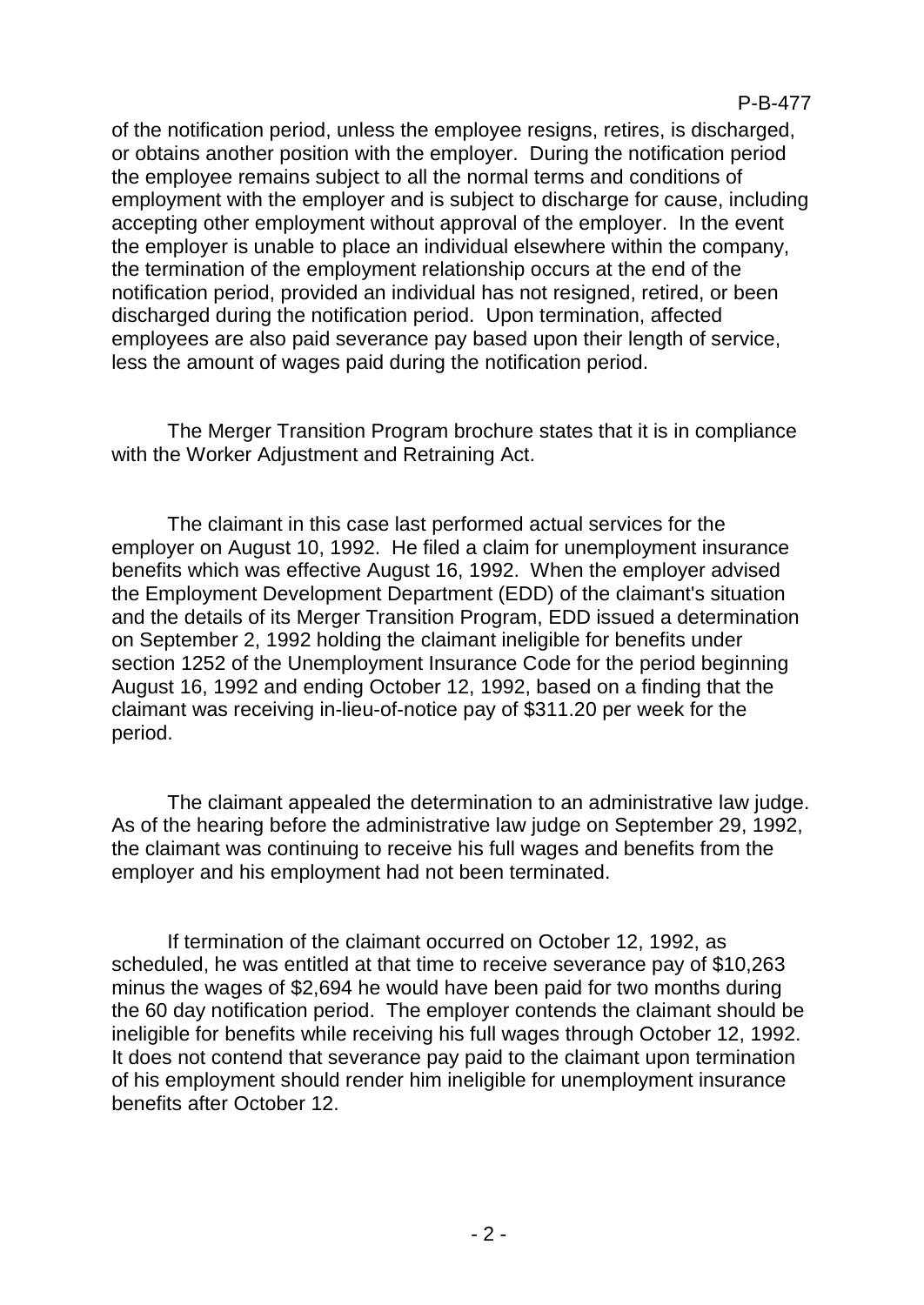# REASONS FOR DECISION

Section 1251 of the Unemployment Insurance Code provides that unemployment compensation benefits are payable to unemployed individuals who are eligible.

Section 1252 of the code provides in pertinent part:

"(a) An individual is 'unemployed' in any week in which he or she meets any of the following conditions:

"(1) Any week during which he or she performs no services and with respect to which no wages are payable to him or her.

"(2) Any week of less than full-time work, if the wages payable to him or her with respect to the week, when reduced by twenty-five dollars (\$25) or 25 percent of the wages payable, whichever is greater, do not equal or exceed his or her weekly benefit amount."

\* \* \* \* \*

"(c) For the purpose of this section only 'wages' includes any and all compensation for personal services whether performed as an employee or as an independent contractor or as a juror or as a witness, but does not include any payment received by a member of the National Guard or reserve component of the armed forces for inactive duty training, annual training, or emergency state active duty."

Section 1265 of the code provides that payments to an individual under a plan or system established by an employer which makes provisions for its employees generally, or for a class or group of employees, for the purpose of supplementing unemployment compensation benefits shall not be construed to be wages or compensation for personal services. Benefits payable shall not be denied or reduced because of the receipt of such payments.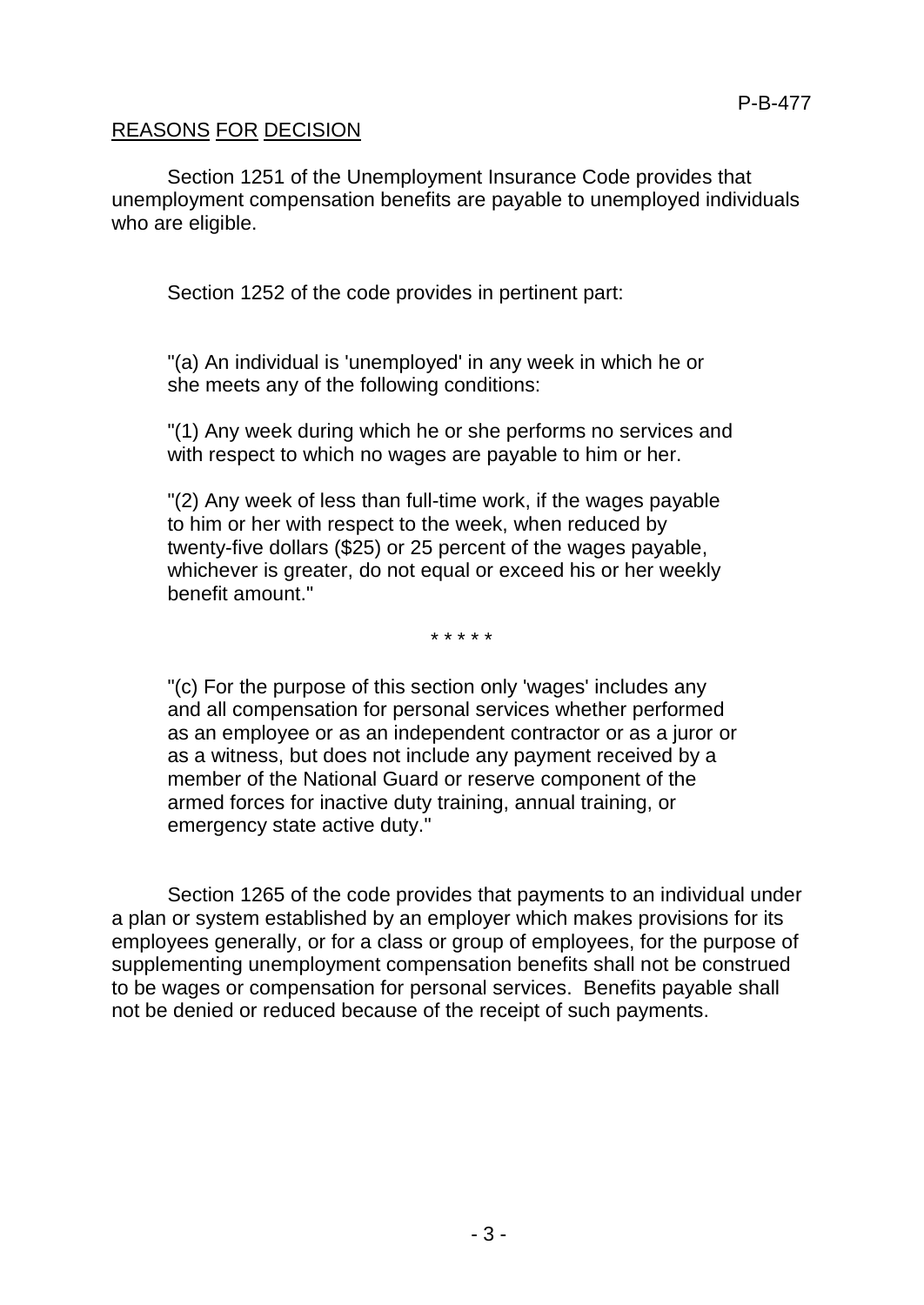The issue in this case is whether the claimant was in receipt of "wages" and therefore not "unemployed" and not entitled to unemployment insurance benefits under section 1252 of the code from August 16, 1992 through October 12, 1992, or whether the sums received during such period were for the purpose of supplementing unemployment compensation benefits and therefore were precluded under section 1265 of the code from being construed as wages or compensation for personal services.

The administrative law judge found the sums paid the claimant did not constitute in-lieu-of-notice pay as determined by EDD because "two months notice was given by the employer at the end of the employment relationship." Then, relying upon the decision of the court in Powell v. California Department of Employment (1965), 63 Cal. 2d 103, he found the payments made by the employer after the claimant ceased performing actual services were in the nature of severance pay and therefore subject to the provisions of code section 1265. We do not agree.

In the Powell case the California Supreme Court considered the situation of the claimants who were either placed on a stand-by status because of a reduction in the work force or permanently terminated. Each of the claimants was covered by either "severance pay" or "dismissal pay" benefits under the terms of collective bargaining agreements. The Court did not describe the exact nature of these benefits, but indicates that each claimant received a lump sum payment which was measured by the claimant's length of service. It was contended by the claimants' employers that such payments constituted wages allocable to a period of time subsequent to the termination of each claimant's employment. There is no indication that the claimants in the Powell case received their regular wages, nor any other employee benefits, for any period subsequent to being placed on stand-by or permanently terminated. The Court rejected the argument that only payments designated as supplemental unemployment payments were subject to section 1265 of the code and held that the Legislature in enacting section 1265 intended to exclude "dismissal" and "severance pay" as "wages". Consequently, the claimants were entitled to their unemployment compensation benefits without the imposition of any limitation due to their receipt of such pay.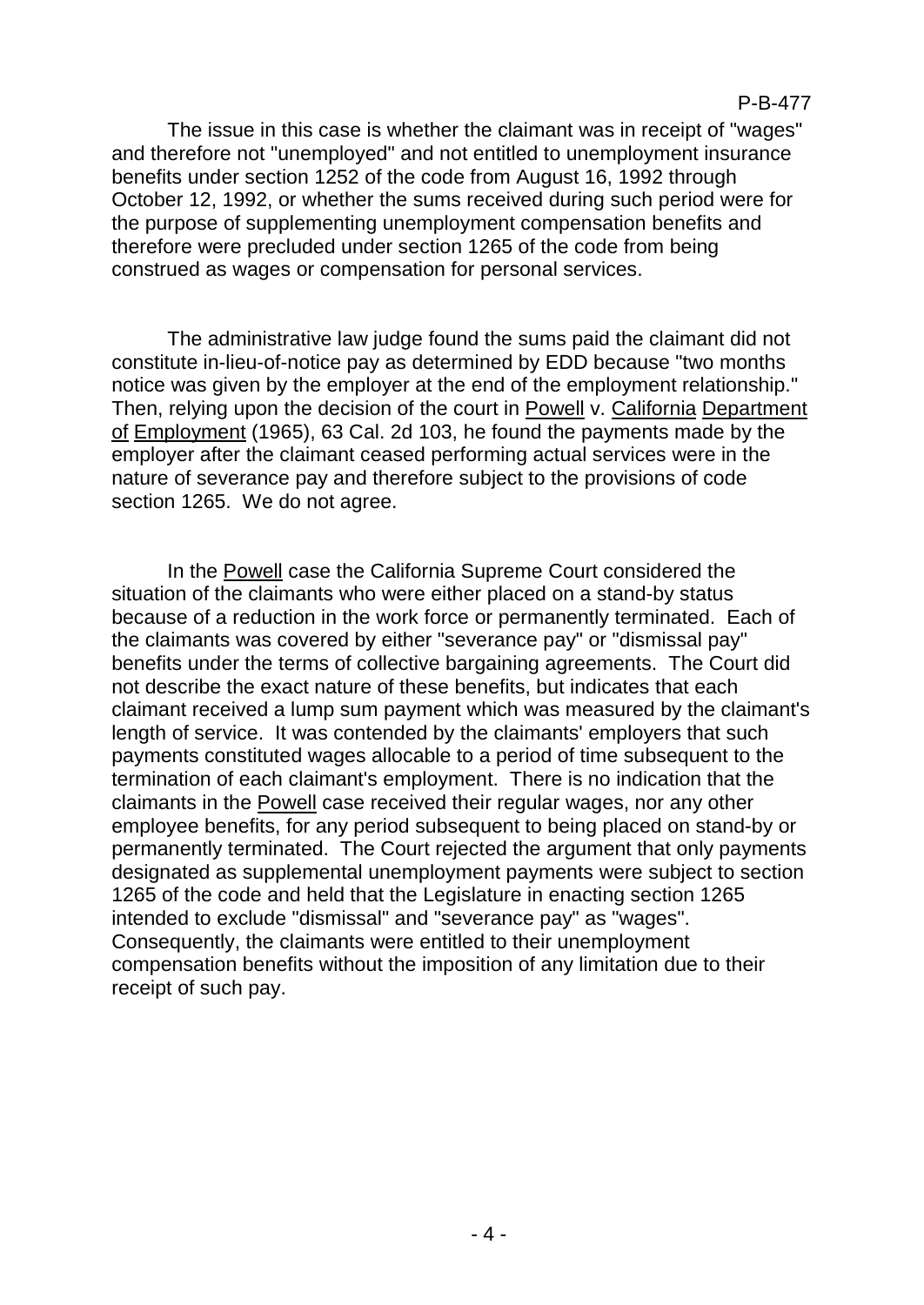We conclude from the Powell case that, as a general rule, sums paid by an employer pursuant to a plan making provisions for its employees generally, or for a class or group of employees, after an employee ceases performing services, are subject to section 1265 of the code and can not be construed to be wages payable with respect to the period after the cessation of services.

We are aware that, relying upon Appeals Board Precedent Decision P-B-4, it is sometimes contended that sums paid after the termination of employment are wage continuation payments and not subject to section 1265 of the code.

In Precedent Decision P-B-4, the Unemployment Insurance Appeals Board held wage payments made after termination of employment, but paid in the same manner and amount as wages paid while working, are wage continuation payments. Such payments constitute wages under sections 1252 and 1279 of the code which are allocable to the period after termination.

However, in Citroen Cars Corporation v. California Unemployment Insurance Appeals Board (1980) 107 Cal. App. 3d 945, 165 Cal. Rptr. 924, the Court limited the applicability of P-B-4 to the situation where, as in the precedent decision, wages were continued on an ad hoc basis for only one individual. Where, as in the Citroen Cars case, wages were continued for a group of employees pursuant to a plan to provide for terminated employees, the Court held P-B-4 was inapplicable and the sums paid to discharged employees after termination were subject to the provisions of section 1265. Therefore, they could not be used to deny or reduce unemployment insurance benefits otherwise payable. Consequently, P-B-4 does not establish an exception to the general rule stated above. An exception to the general rule is in-lieu-of-notice pay.

In Precedent Decision P-B-43, the Unemployment Insurance Appeals Board held in-lieu-of-notice pay paid upon termination of employment constitutes wages under sections 1252 and 1279 of the code which are allocable to the period after termination. Such pay is given to compensate an employee for the employer's failure to give proper notice of termination (See Shand v. California Employment Stabilization Commission (1954) 124 Cal. App. 2d 54).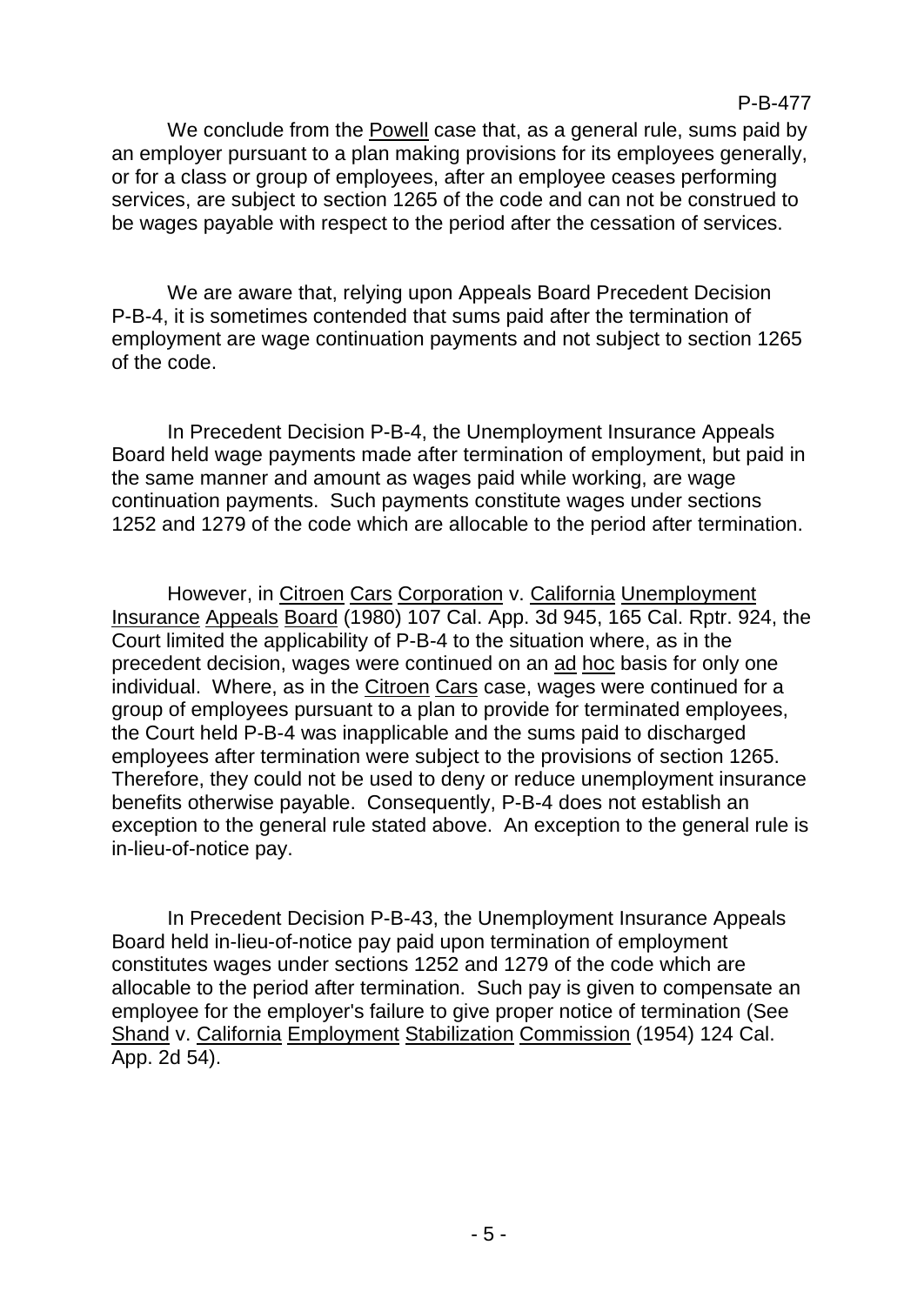P-B-477

The Worker Adjustment and Retraining Notification Act (WARN Act), 29 U.S.C. section 2101 et seq., requires certain employers to give 60 days notice to employees of a plant closing or a mass layoff. 29 U.S.C. section 2104 provides that an employer who fails to comply with a 60 day notice provision may be liable to each aggrieved employee for wages and employee benefits for each day that the required notice is not given, up to a maximum liability of 60 days.

The employer herein, in its Merger Transition Program brochure, stated that the program was in compliance with the WARN Act. If the claimant had been terminated after last performing services on August 10, 1992, we would agree with the EDD determination that the sums paid the claimant through October 12, 1992 constituted in-lieu-of-notice payments for failing to provide the claimant 60 days notice of termination as required by the WARN Act and constituted wages payable for the period involved. However, as we find the employment relationship continued at least through the administrative law judge hearing on September 29, 1992, we believe the payments made to the claimant constituted actual wages for the period involved, rather than in-lieu-of-notice pay.

In Armour and Company v. Wantock (1944), 323 U.S. 126, the United States Supreme Court considered whether regularly occurring stand-by or idle time required by the contract of employment should be considered working time for the purposes of computing overtime pay. In concluding that such time constituted service to the employer, the Court stated:

". . . an employer, if he chooses, may hire a man to do nothing or to do nothing but wait for something to happen. Refraining from other activity often is a factor of instant readiness to serve, and idleness plays a part in all employment in a stand-by capacity. Readiness to serve may be hired, quite as much as service itself . . . ."

In this case the claimant agreed to the terms of the employer's Merger Transition Program for the 60 day notification period terminating October 12, 1992. Although it was agreed he would not generally need to report to work during the notification period, he could have been required to return to work occasionally and had to keep the employer advised how he could be reached.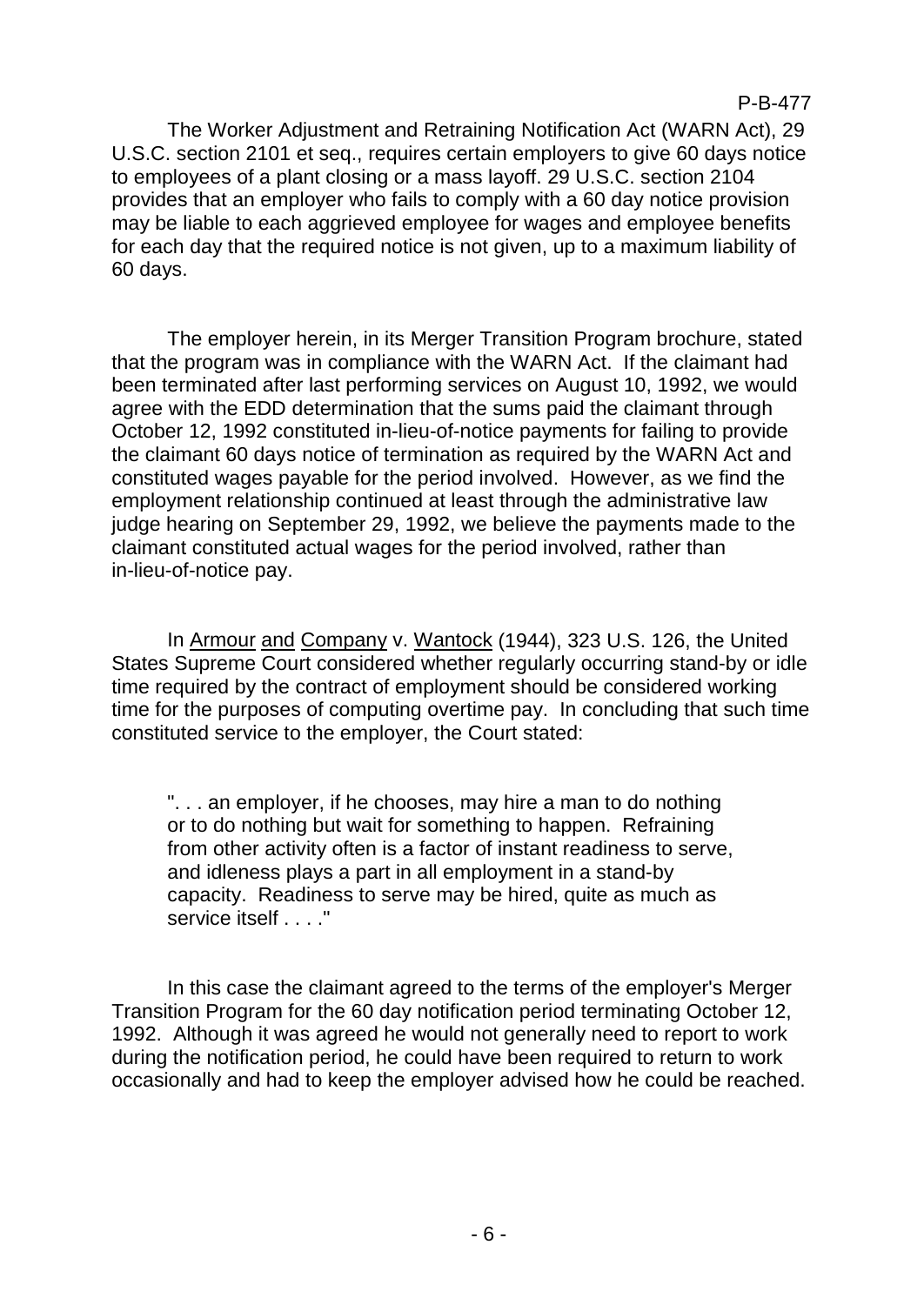#### P-B-477

He agreed that he would be considered an employee until the end of the notification period, unless his employment was sooner terminated, and he continued to be subject to all the normal terms and conditions of employment with the employer. He received his regular wages and full employee benefits just as if he had continued to regularly perform services.

We conclude that it was the employer's intent to comply with the requirements of the WARN Act by continuing the claimant's employment until October 12, 1992 and giving him 60 days advance notice of termination on that date. We further conclude that there was a continuing employment relationship after August 10 until October 12, 1992, unless the employment relationship terminated earlier pursuant to the provisions of the Merger Transition Program. As of the administrative law judge hearing on September 29, 1992 the employment relationship was continuing and the claimant was being paid wages with respect to such period of continuing employment.

As the claimant's weekly wages, when reduced in accordance with section 1252(a)(2) of the code, exceeded the maximum weekly benefit amount of unemployment insurance compensation to which he could have been entitled, we hold that the claimant was not unemployed within the meaning of section 1252 of the code and is therefore ineligible for benefits beginning August 16, 1992 and continuing so long as he received his full weekly wages prior to termination. Thus, he is at least ineligible through the week ending September 26, 1992, the Saturday prior to the administrative law judge's hearing on September 29, 1992. Because the hearing was conducted prior to the intended termination date of the claimant on October 12, 1992, we cannot determine the claimant's eligibility after September 26 and will remand that matter to EDD to do so.

If the employment relationship continued until the end of the notification period and then terminated on October 12, 1992 as contemplated under the Merger Transition Program, it appears that the sum designated severance pay which the claimant received after such termination is exactly that and, as conceded by the employer, does not constitute wages to deny or reduce unemployment insurance benefits.